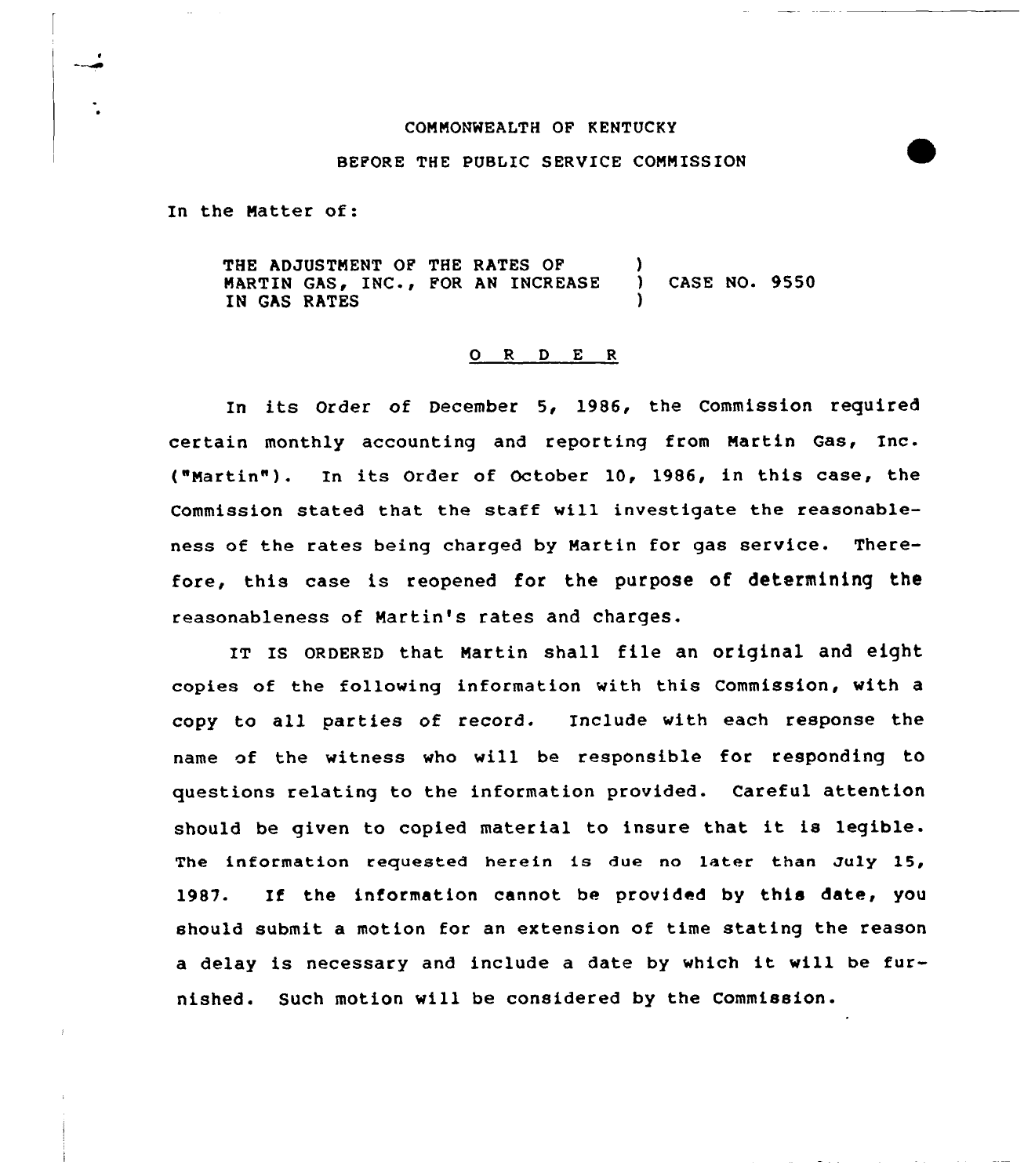l. In its Order of December 5, 1986, the Commission required that martin supply a detailed income statement and balance sheet on <sup>a</sup> monthly basis. Please provide a year-to-date income statement and balance sheet ending no earlier than January 31, 1987.

2. Please provide any pro forma adjustments which Nartin may consider necessary to reflect normal ongoing cost of operations.

3. Por each pro forma adjustment, please provide a keyed narrative and supporting calculations or documentation if appropriate.

4. Please provide any additional information, with supporting narrative or documentation, which Martin feels is appropriate in evaluating its cost of operations.

5. For the period covered by the balance sheet and income statement, please provide a detailed analysis of customers' bills, adjusted to actual usage and in such detail that the revenues from the present rates can be readily determined.

6. For the period covered by the balance sheet and income statement, please provide the number of Mcfs or Dths purchased.

7. In its Order of October 10, 1986, Martin was required to furnish certain information regarding construction loans. please provide:

a. <sup>A</sup> copy of any loan agreement which includes the terms, interest rate, payment period, security and lender.

b. If no loan agreement has been made, <sup>a</sup> listing of all lending institutions contacted and the reason for rejection.

 $-2-$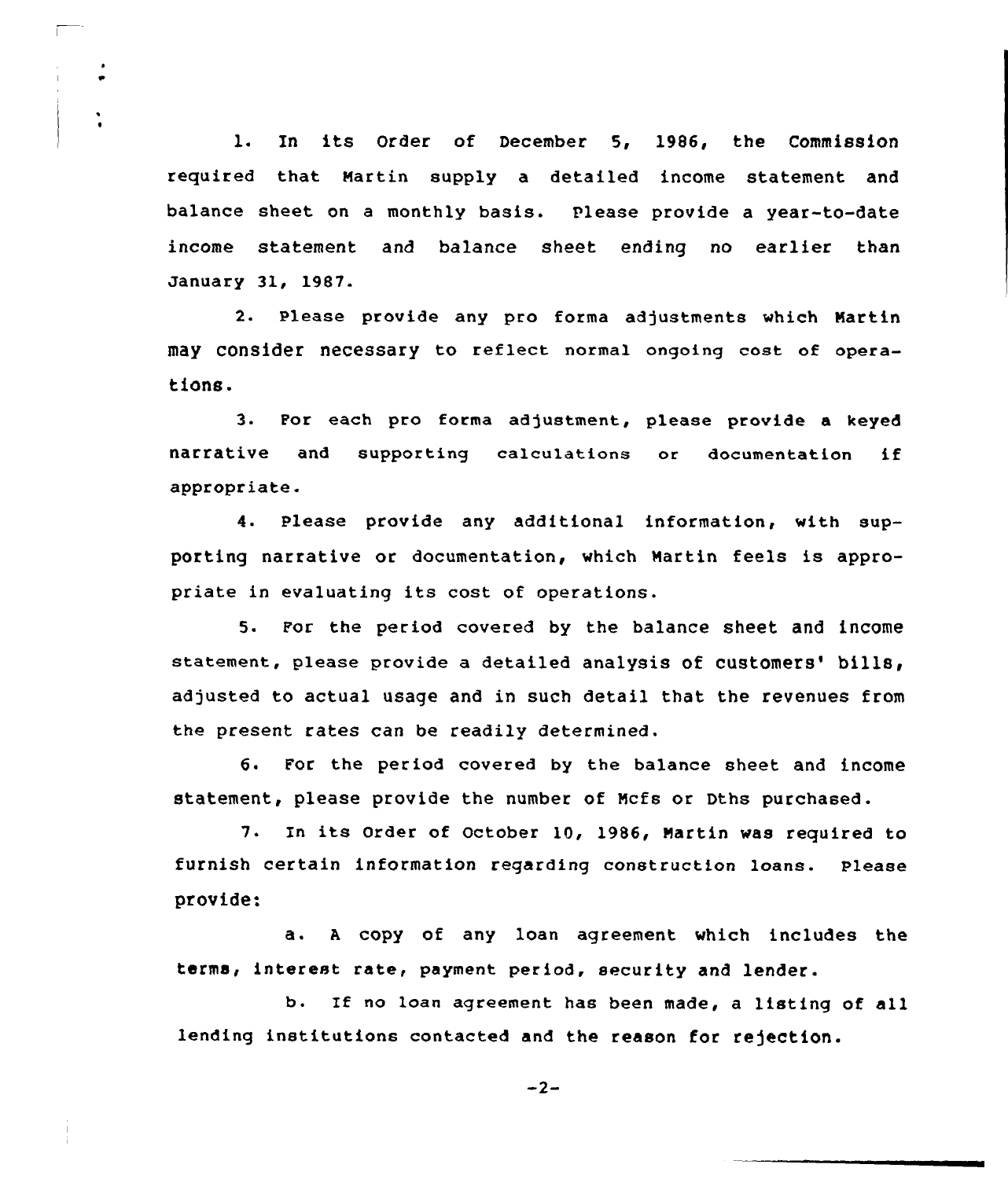8. Based upon reports submitted February 6, 1987, and April 28, 1987, \$27,612 was paid to KISU Service Company ("KISU") in April 1986 for the installation of plastic gas lines. Provide a copy of the itemized bill submitted by KISU to Martin for payment.

9. According to documents recently submitted by Martin, three additional projects have been completed: old Beaver Clinic (March 1987): Our Lady of the Way Hospital (May 1987); and Ice Plant Hollow (June 1987).

a. Have invoices for each of these projects been submitted by KISU to Martin for payment? If so, provide copies of the invoices for each project.

b. If invoices have not been submitted, what was the total cost to complete each of these projects?

c. What was the source of revenue for each?

10. On March 15, 1986, an agreement was entered into between Martin and KISU regarding the furnishing of material and labor for the repair and replacement of lines and customer services. With regard to all repair and replacement of lines and services that have occurred on Martin since March 1986:

a. Has the cost to Martin (per foot of installation) to have plastic pipe and customer services installed been the same as agreed to in the March 15, 1986, agreement?

- b. What about customer hookups?
- c. What about backhoe work?

d. Has Nartin paid KISU any overtime charges?

 $-3-$